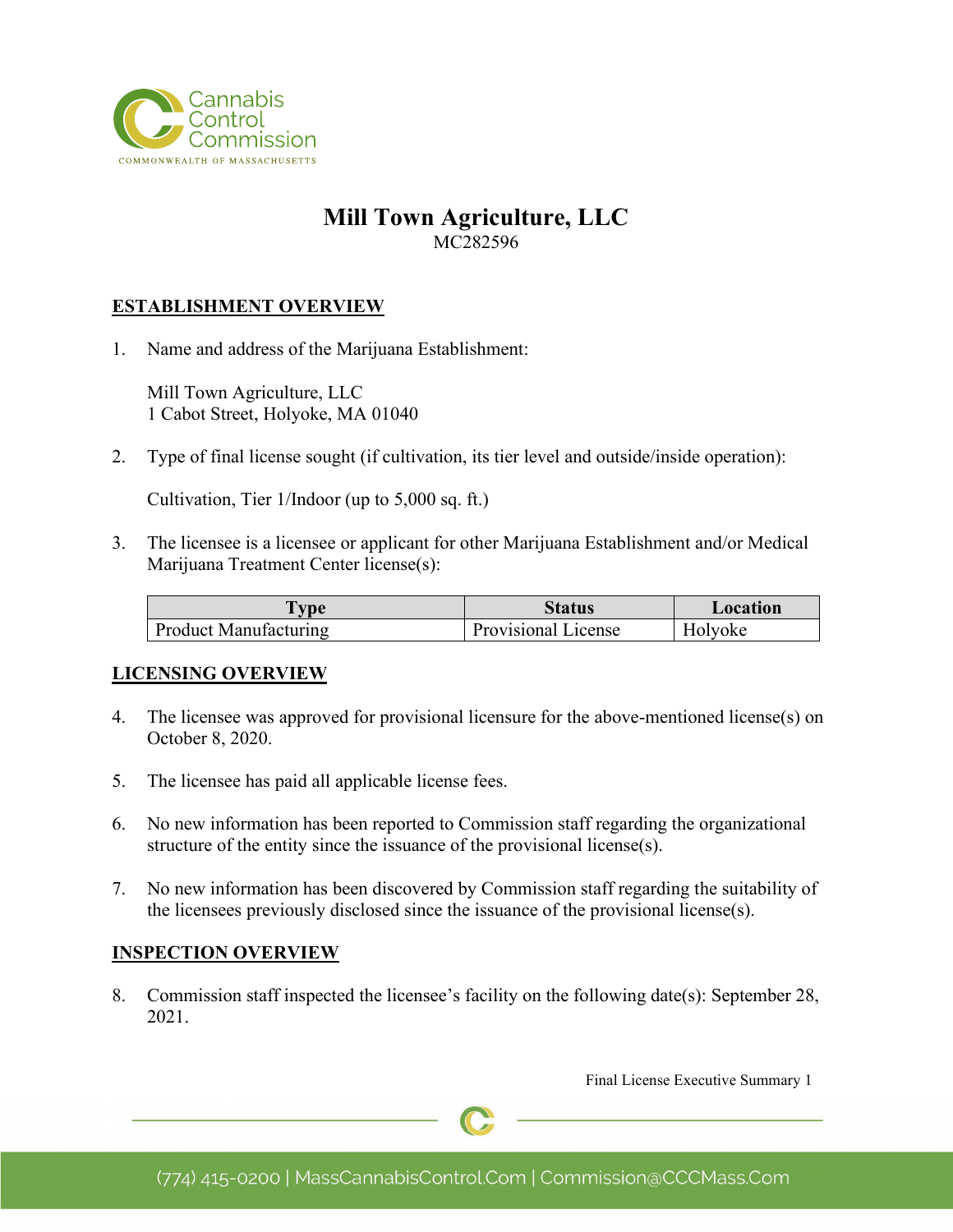- 9. The licensee's facility was inspected by Commission staff and found to be in full compliance with the requirements listed in 935 CMR 500.105 through 935 CMR 500.160 as applicable.
- 10. No evidence was discovered during the inspection(s) that indicated the Marijuana Establishment was not in compliance with all applicable state laws and local bylaws or ordinances.
- 11. Specific information from Commission staff's inspection is highlighted below:
	- a. Security

Enforcement staff verified that all security-related requirements were in full compliance with Commission regulations. Some of the requirements verified include the following:

- i. The security of all entrances and exits;
- ii. Visitor procedures;
- iii. Limited access areas;
- iv. Verification of a primary and back-up security company;
- v. Presence of perimeter and duress alarms; and
- vi. All cameras complied with Commission requirements.
- b. Inventory and Storage

Enforcement staff verified that all inventory-related requirements were in full compliance with Commission regulations. Some of the requirements verified include the following:

- i. Secure storage of marijuana and marijuana products;
- ii. Sanitation and pest control measures; and
- iii. Inventory controls and procedures.
- c. Cultivation Operation

Enforcement staff verified that all cultivation operations were in compliance with the Commission's regulations. Some of the requirements verified include the following:

- i. Seed-to-sale tracking;
- ii. Compliance with applicable pesticide laws and regulations; and
- iii. Best practices to limit contamination.
- d. Transportation

The licensee will not be performing transportation activities at this time.

## **RECOMMENDATION**

Final License Executive Summary 2